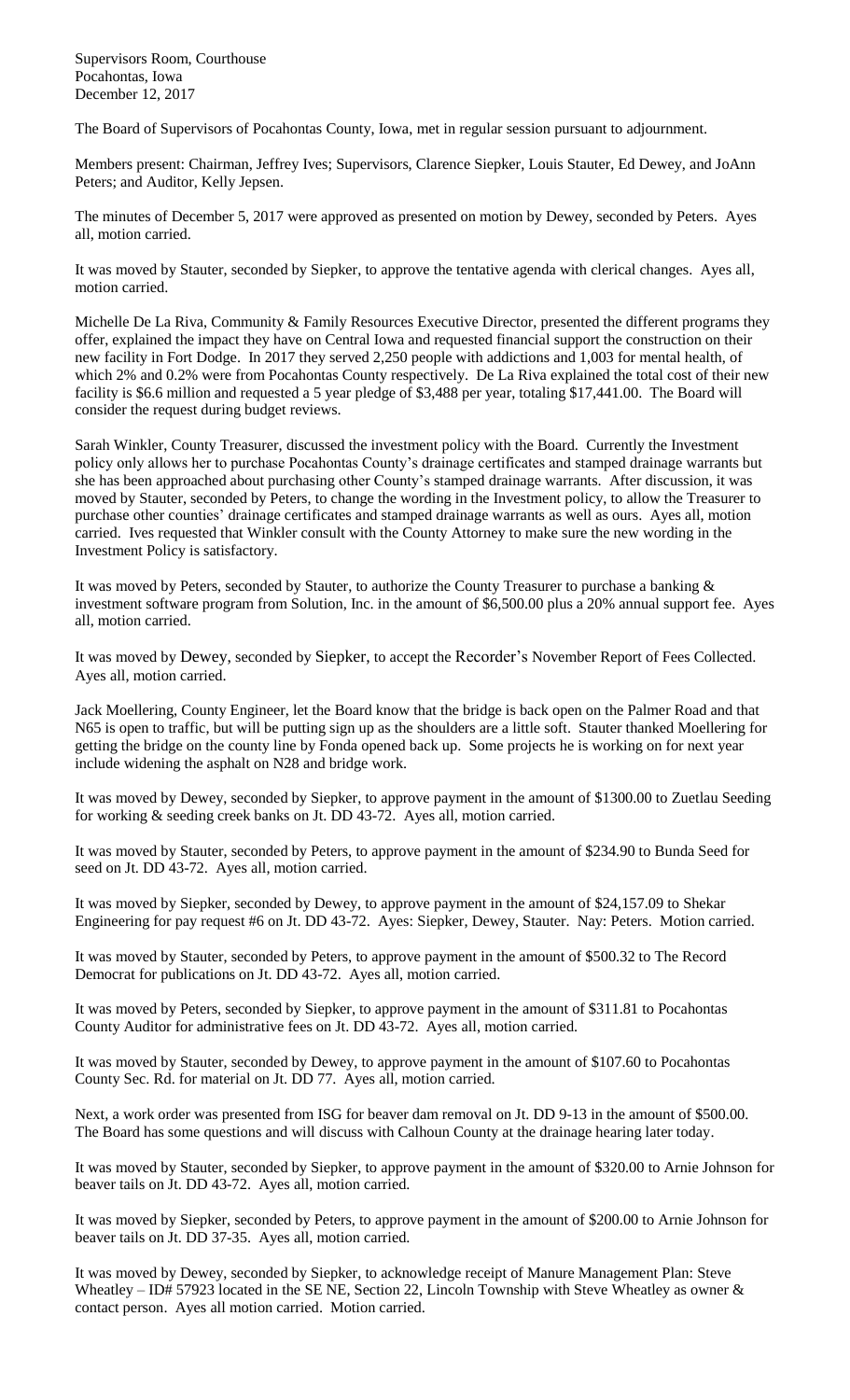Jepsen explained all of the computers in her office are at least 5 years old and is in need of purchasing two new computers for her office. It was moved by Peters, seconded by Siepker, to authorize the Auditor to purchase two computers from Solutions, Inc. totaling \$2,485.82. Ayes all, motion carried.

The previous Auditor had a drawing for new desks for the Auditor's Office, but never purchased them. After being here for almost a year, Jepsen agrees with the previous Auditor, that the desks are antiquated and not optimal for today's office needs, and do need to be replaced. It was moved by Dewey, seconded by Stauter, to approve the purchase of five desks totaling \$10,368.21 from Office Elements for the Auditor's Office. Ayes all, motion carried.

|  | The following claims were audited and allowed except claim #1381: |  |  |  |
|--|-------------------------------------------------------------------|--|--|--|
|  |                                                                   |  |  |  |

|                              | The following claims were addited and anowed except claim $\pi$ 1561. |         |                |
|------------------------------|-----------------------------------------------------------------------|---------|----------------|
| A & M Laundry                | Supplies                                                              | 66.86   | 1              |
| AT&T                         | Phone                                                                 | 42.48   | 1              |
| Ability Network              | Services                                                              | 202.00  | $\overline{2}$ |
| Ag Partners                  | Fuel                                                                  | 657.90  | 1              |
| Alliant Energy               | Utilities                                                             | 414.67  | 1              |
| Arnold Motor                 | Parts                                                                 | 394.32  | $\mathbf{1}$   |
| Availa Bank                  | Self-Funding                                                          | 310.00  | $\mathbf{1}$   |
| Client                       | Mileage                                                               | 54.50   | 1              |
| Battery Junction             | Batteries                                                             | 44.27   | $\mathbf{1}$   |
| D Beneke                     | Legal Services                                                        | 240.00  | 1              |
| BV Co Journal                | Publication Exp                                                       | 508.31  | $\mathbf{1}$   |
| Cal Co ECA                   |                                                                       |         | $\mathbf{1}$   |
|                              | Utilities                                                             | 60.93   |                |
| Calhoun-Burns                | Bridge Rate/Inspect                                                   | 7762.01 | $\mathbf{1}$   |
| Carpenter Uniform            | Pants                                                                 | 157.98  | 1              |
| Carpenter Uniform            | Uniform wear                                                          | 84.49   | $\mathbf{1}$   |
| Cattlemen                    | Veterans Apprec Grilling                                              | 100.00  | $\mathbf{1}$   |
| CID.                         | Trash Bags                                                            | 153.80  | $\mathbf{1}$   |
| Central Salt                 | Icing Salt                                                            | 1732.06 | $\mathbf{1}$   |
| CJ Cooper & Asso             | Annual Fee                                                            | 85.00   | $\mathbf{1}$   |
| Control Solutions            | Supplies                                                              | 127.00  | $\mathbf{1}$   |
| Counsel                      | Copier & printer exp                                                  | 142.66  | 1              |
| Counsel                      | Copies                                                                | 35.90   | 1              |
| 0 Cressler                   | Mileage, meal                                                         | 48.04   | 1              |
| B Dahl                       | Mileage                                                               |         | 1              |
|                              |                                                                       | 213.75  |                |
| Del's Garden Center          | Tree & Shrub Food                                                     | 29.99   | $\mathbf{1}$   |
| Des Moine Stamp              | Stamps                                                                | 73.55   | $\mathbf{1}$   |
| H & I DeWall                 | Refund for Pipe Not Used                                              | 284.25  | <sup>1</sup>   |
| Deyta                        | Services                                                              | 95.00   | 1              |
| Dean Ekstrand                | Repairs                                                               | 1851.25 | $\overline{c}$ |
| Sam Ellingson                | Painting                                                              | 1200.00 | 1              |
| Farm & Home                  | Batteries                                                             | 20.97   | $\mathbf{1}$   |
| Farm & Home                  | Battery                                                               | 17.98   | $\mathbf{1}$   |
| Farm & Home                  | Bits and Tape                                                         | 14.28   | $\mathbf{1}$   |
| Farm & Home                  | Boots                                                                 | 44.99   | 1              |
| Farm & Home                  | Bulk Fuel Pump #61                                                    | 320.99  | $\mathbf{1}$   |
| Farm & Home                  | Gloves                                                                | 13.99   | $\mathbf{1}$   |
|                              |                                                                       |         | $\mathbf{1}$   |
| Farm & Home                  | Hasp and Hinge                                                        | 10.97   |                |
| Farm & Home                  | Paint                                                                 | 31.99   | $\mathbf{1}$   |
| Farm & Home                  | Paint and Filters                                                     | 44.94   | $\mathbf{1}$   |
| Farm & Home                  | PTO Pin                                                               | 5.58    | $\mathbf{1}$   |
| Farm & Home                  | Supplies                                                              | 370.01  | $\overline{2}$ |
| Farm & Home                  | Tape Measure                                                          | 19.97   | 1              |
| Farm & Home                  | Tools                                                                 | 25.47   | $\mathbf{1}$   |
| D Ferquson                   | Mileage                                                               | 224.20  | $\mathbf{1}$   |
| Fetrow Reporting             | Transcript                                                            | 52.65   | $\mathbf{1}$   |
| City-Fonda                   | Utilities                                                             | 177.89  | 1              |
| Force America                | Parts                                                                 | 17.84   | $\mathbf{1}$   |
| Foster's Frame               | Services                                                              | 205.00  | $\mathbf{1}$   |
| Gilmore City                 | Utilities                                                             | 121.61  | $\mathbf{1}$   |
| Great Am Fin                 | Copier Exp                                                            | 70.73   | 1              |
| Kelsey E Hall                | Mileage, meals                                                        | 146.86  | 1              |
| City-Havelock                | RUT 4th qtr 17                                                        | 720.03  | 1              |
| K Hoffman                    |                                                                       |         | $\overline{c}$ |
|                              | Mileage                                                               | 34.00   |                |
| Hopkins Med Prod             | Medical Supplies                                                      | 247.95  | $\mathbf{1}$   |
| Hannah G Hubbell             | Mileage                                                               | 1.50    | $\mathbf{1}$   |
| IState Truck                 | Supplies                                                              | 20.66   | $\mathbf{1}$   |
| ICCC                         | Refund                                                                | 519.50  | 1              |
| IEMA                         | Dues & Memberships                                                    | 150.00  | $\mathbf 1$    |
| ILEA                         | Training                                                              | 300.00  | $\mathbf{1}$   |
| IMWCA                        | Worker Comp                                                           | 6605.00 | $\mathbf{1}$   |
| Inland Truck                 | Parts                                                                 | 115.28  | $\mathbf{1}$   |
| Inter Battery                | Batteries                                                             | 62.60   | $\mathbf{1}$   |
| IPI - ILEA Uniform Web Site  | Uniform                                                               | 225.00  | $\mathbf{1}$   |
| ISAC                         | Insurance                                                             | 607.00  | $\mathbf{1}$   |
| ISS & DA                     | Memberships                                                           | 375.00  | $\mathbf{1}$   |
| Jack's Uniform               | Equipment                                                             | 188.95  | $\mathbf{1}$   |
| Jacks OK Tire                | Tires/Parts                                                           | 65.00   | 1              |
|                              |                                                                       |         | $\mathbf 1$    |
| K Jepsen                     | Expense Reimb                                                         | 1008.28 |                |
| R Jergens                    | Exp Reimb                                                             | 337.01  | 1              |
| R Jergens                    | Vehicle Allowance                                                     | 250.00  | $\mathbf 1$    |
| Johnston Auto                | Supplies                                                              | 175.48  | 1              |
| M Klocke                     | Mileage                                                               | 38.00   | $\overline{c}$ |
| Todd Kraft                   | Damage from Tree Trimming                                             | 184.00  | $\mathbf{1}$   |
| Lane County Sheriff's office | Serve Notice                                                          | 36.00   | $\mathbf{1}$   |
| <b>B</b> Larsen              | Meals-Transp                                                          | 51.34   | $\mathbf{1}$   |
| Laurens Food Pride           | Supplies                                                              | 193.40  | $\mathbf{1}$   |
| House of Print               | Transfer sheets                                                       | 51.75   | 1              |
| Laurens Marathon Comm School | Refund                                                                | 232.41  | $\mathbf{1}$   |
| Laurens Municipal            | Utilities-Laurens                                                     | 163.30  | $\mathbf{1}$   |
| Laurens Sun                  | Publication exp                                                       | 722.70  | $\mathbf{1}$   |
| RELX INC DBA LexisNexis      | Legal Software                                                        | 99.00   | 1              |
| Machine Shop                 | channel iron/east bldg                                                | 8.04    | $\mathbf{1}$   |
| Machine Shop                 | ground clamp                                                          | 14.58   | 1              |
|                              |                                                                       |         | $\mathbf{1}$   |
| Machine Shop                 | hose ends/steel                                                       | 147.15  | $\mathbf{1}$   |
| Mail Servcs                  | MVR Notices                                                           | 436.18  |                |
| Martin Marietta              | entrance                                                              | 67.28   | $\mathbf{1}$   |
| Martin Marietta              | rdstone                                                               | 4445.12 | $1\,$          |